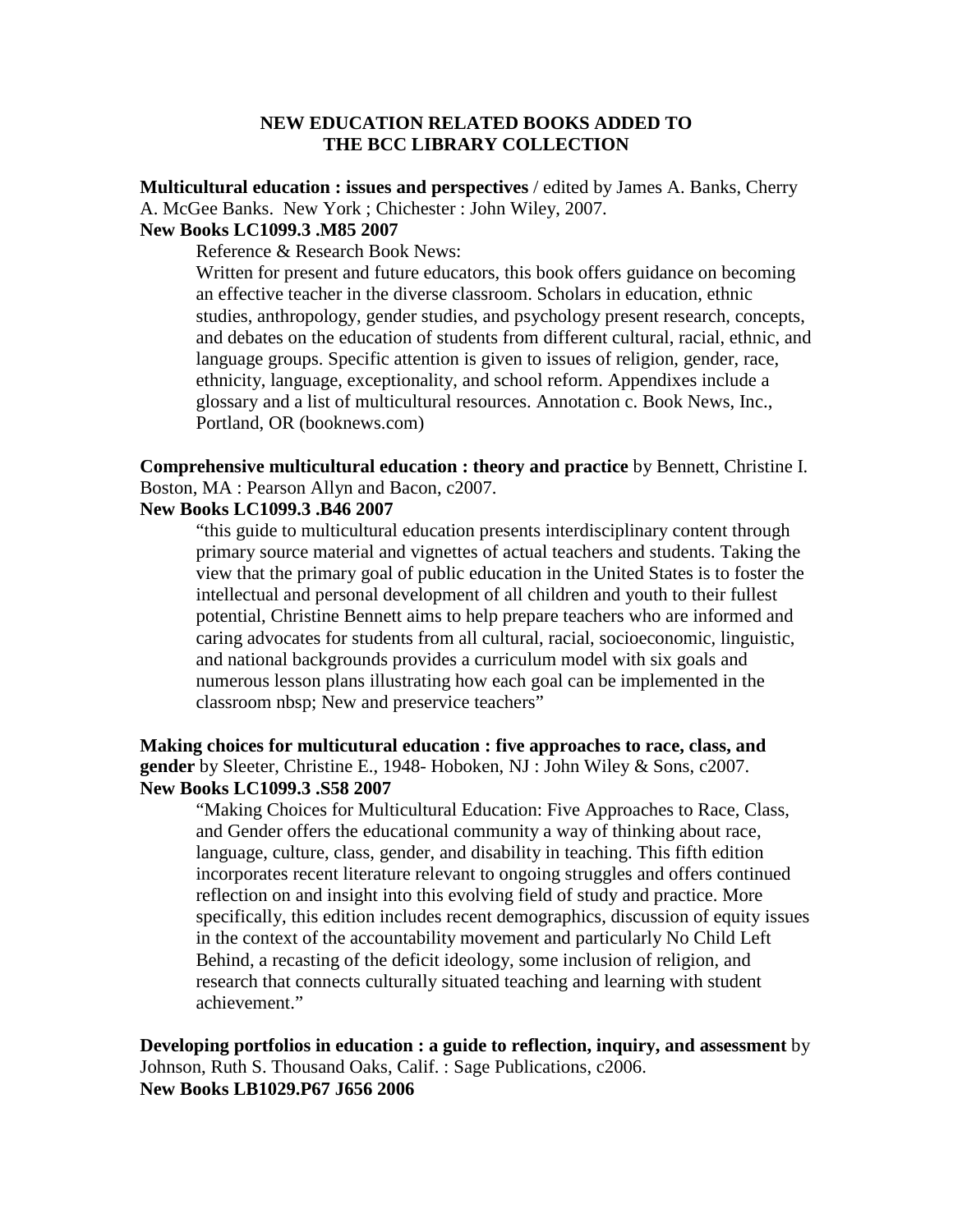Reference & Research Book News

For instructors and students, Johnson et al. (from California State U., Los Angeles) detail how to put together a portfolio for the assessment of students in education credential programs. They explain what portfolios are used for, their importance, how to organize them, scoring processes, content, presentation, electronic portfolios, and maintaining them after completion of the program. The guide includes a CD-ROM of sample documents, templates, PowerPoint presentations, and links to online student resources. Annotation ©2006 Book News, Inc., Portland, OR (booknews.com)

**Culturally proficient instruction : a guide for people who teach** / Kikanza Nuri Robins ... [et al]. Thousand Oaks, Calif. : Corwin Press, c2006.

### **New Books LC1099.3 .C845 2006**

" Culturally Proficient Instruction, Second Edition , provides a nonthreatening framework for educators to investigate their personal and collective beliefs and practices. It serves as an excellent tool to guide and promote an open discussion and examination of the diversity challenges facing our schools and communities." "This is one of the best books I have read about instruction--period. The authors invite those who teach to look deeply inside themselves to engage in reflection, to enhance relationships, and to improve their practices in ways that enable all students to learn at high levels."

" Culturally Proficient Instruction, Second Edition , enables educators to act on the proposition that all children can learn, and suggests knowable ways by which to achieve that goal. This book gives a context and voice to the notion that culturally proficient instructors add value and dignity to children's lives, and a dimension of professionalism to their artistry as teachers and leaders."

**"Strangers" of the academy : Asian women scholars in higher education** edited By Guofang Li and Gulbahar Beckett ; foreword by Shirley Geok-Lin Lim. Sterling, Va. : Stylus Pub., 2006.

#### **New Books LC2633.5 .S84 2006**

Reference & Research Book News

Connected by themes common to the marginalized and stereotyped, these essays reveal a variety of personal, political and academic obstacles encountered by Asian female scholars in North American colleges and universities. Individual essays address such topics as the Asian American gender gap in science and technology; moderation, modesty, creativity and criticalness; and moving from mentorship to collaboration and collegiality. The collection ends on an optimistic note with suggestions for creating a new perspective on identity construction and working toward the common good. Annotation ©2006 Book News, Inc., Portland, OR (booknews.com)

**Alternative strategies for evaluating student learning** Michelle V. Achacoso, Marilla D. Svinicki, editors. San Francisco : Jossey-Bass, c2005. **New Books LB2822.75 .A573 2005**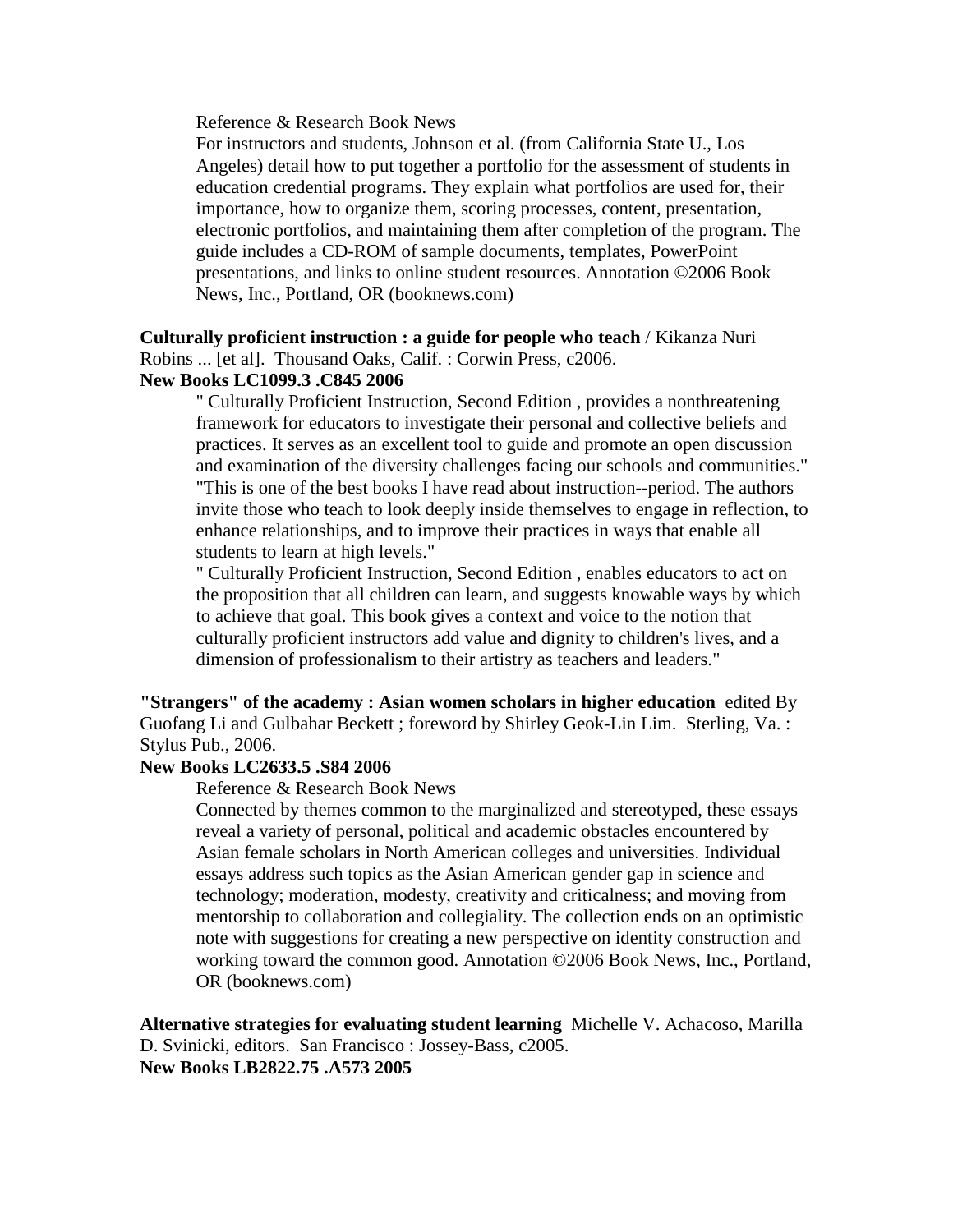"Although new forms of learning call for new forms of assessment, many faculty struggle to find different ways of testing their students' achievements. This issue introduces readers to both theory and practical examples of innovations in assessment in the college classroom. Examples include authentic testing, testing with multimedia, portfolios, visual synthesis, and performance-based testing, among others. Contributors also argue that student performance on exams can be improved by techniques that can be implemented both before and after the exam to make the students better learners. This is the 100th volume of the Jossey-Bass quarterly report series New Directions for Teaching and Learning."

### **The plagiarism plague : a resource guide and CD-ROM tutorial for educators and librarians** by Bowman, Vibiana, 1953- New York : Neal-Schuman Publishers, c2004. **New Books PN167 .B68 2004**

#### School Library Journal

This compilation of chapters by various contributors runs the gamut from philosophical musings to practical tips and advice. The writings in Part I deal with understanding the problem, its causes, and challenges in a technological society in which paper mills and other easy fixes are readily available to students. A special focus on the challenges for ESL students is included. Part II supplies ideas for combating plagiarism. Instructional, administrative, and cultural changes within the academic community are suggested. Techniques for teaching citations, the principles of academic honesty, definitions of intellectual property, and an annotated bibliography of professional resources are included in Part III. Each chapter concludes with a "Works Cited" section of current resources. An accompanying CD-ROM provides a quick way to access the numerous Web sites listed in the title, a way to view and use the sample tutorials, and the ability to insert the files provided to create new materials. This excellent title will appeal to educators at both the secondary and post-secondary levels who are interested in better understanding the problem and taking the practical strategies needed to combat it.-Beth Jones, Shelby County High School, Shelbyville, KY Copyright 2005 Reed Business Information.

# **Outcomes assessment in higher education : views and perspectives** edited by Peter Hernon and Robert E. Dugan. Westport, Conn. : Libraries Unlimited, 2004. **New Books LB2331.63 .O88 2004**

Reference & Research Book News

In a global economy where an undergraduate degree is just one step toward a professional career, and that degree has become ever more expensive, universities must prove they can meet their own and their markets' expectations. Deans, professors, administrators, accreditation professionals, consultants, and librarians contribute articles on institutional commitment to an assessment and accountability culture, theories of assessment, planning in the long term, tools such as teaching and learning rubrics, case studies, international perspectives, data gathering and reports, and the role of the university library in assessment. Annotation ©2004 Book News, Inc., Portland, OR (booknews.com)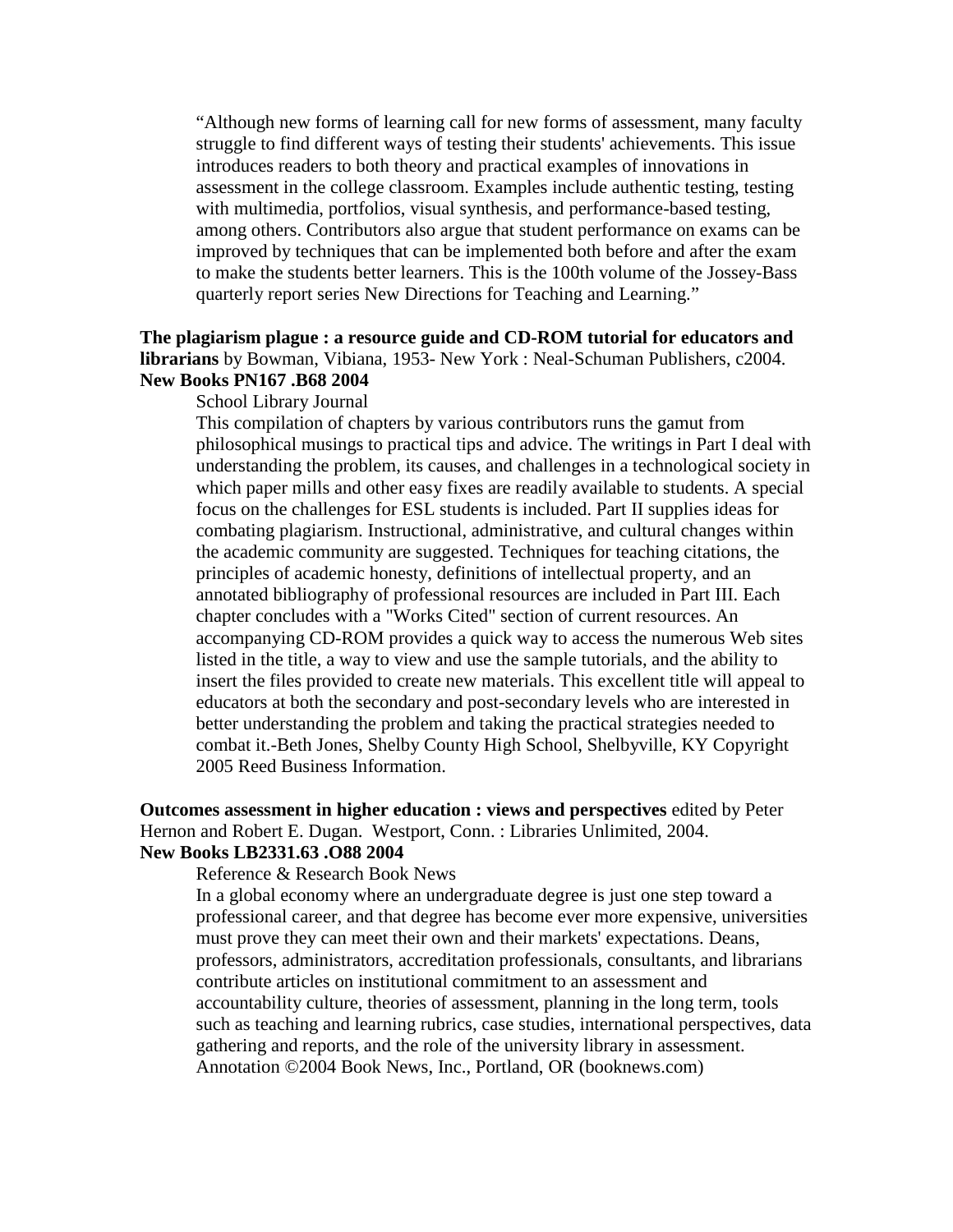**Teaching inclusively : resources for course, department and institutional change in higher education** edited by Mathew L. Ouellett. Stillwater, OK : New Forums Press, c2005.

# **Reference LC1099.3 .T436 2005**

Reference & Research Book News

Ouellett (Center for Teaching, U. of Massachusetts Amherst) presents a collection of 46 articles written by 70-plus academics from throughout the U.S. offering a broad array of current "best practices" in the design, implementation, and assessment of faculty development opportunities oriented toward more inclusive teaching and learning environments. The text provides a balance of theoretical models and demonstration projects which encourage more transparent connections between change initiatives at individual, departmental, and collegewide levels by demonstrating ways in which such practices and change goals can relate to and support each other. Also included are descriptions of current, multiyear or multi-phase efforts at both the departmental and organizational levels. No subject index. Annotation ©2006 Book News, Inc., Portland, OR (booknews.com)

**Assessment clear and simple : a practical guide for institutions, departments, and general education** by Walvoord, Barbara E. Fassler, 1941- San Francisco : Jossey-Bass, c2004.

### **Circulating Collection LB2822.75 .W35 2004**

Reference & Research Book News

Walvoord (fellow, Institute for Educational Initiatives, University of Notre Dame) provides guidance for everyone who participates in the educational assessment process. The guide is designed to make assessment simple and cost efficient, and to meet the requirements of accreditation agencies, legislatures, and review boards. After an introductory chapter for all segments of the readership, the book contains a chapter each for institution-wide planners and administrators, faculty concerned with assessment at the department or program level, and faculty and staff charged with assessing the general education experience. A 50-page section of guidelines for specific tasks includes worksheets, checklists, and tables. Annotation ©2004 Book News, Inc., Portland, OR (booknews.com)

**Visual media and the humanities : a pedagogy of representation** edited by Kecia Driver McBride. Knoxville : University of Tennessee Press, 2004.

# **Circulating Collection AZ183.U5 V57 2004**

"In Humanities and the Visual Media, contributors from a variety of disciplines address the intersection of humanities education and the visual media in all its forms. The book begins with several essays addressing the impact of technology (including distance learning) and new modes of visual representation on pedagogical technique. Subsequent essays focus on the special uses of film and television in the teaching of writing, literary criticism, cultural studies, critical thinking, and foreign languages and culture. The contributors teach in a range of classroom environments, from Ivy League universities to community colleges."